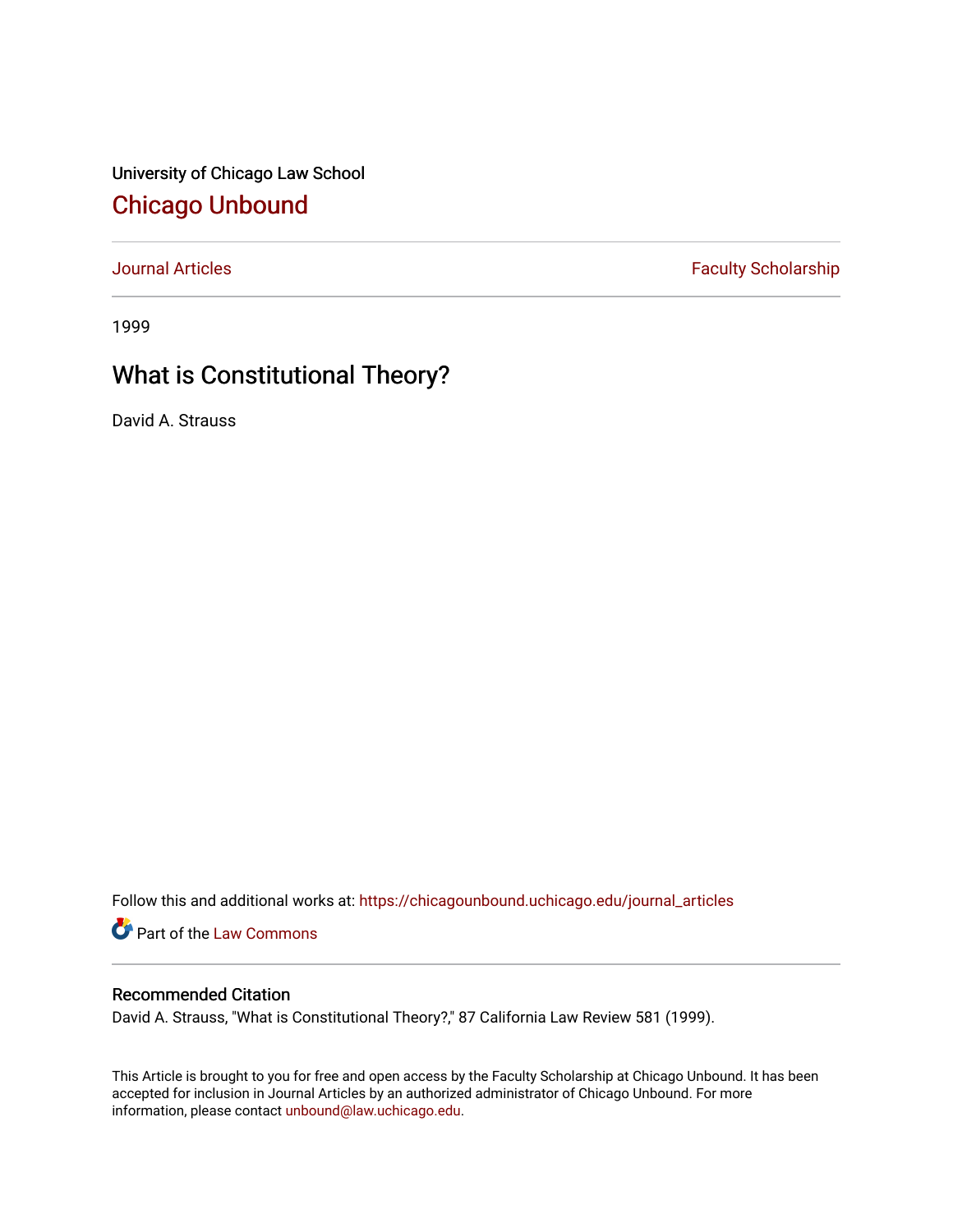## **What Is Constitutional Theory?**

## David A. Strauss<sup>†</sup>

*Just what is constitutional theory? How can it be, as Professor Fallon rightly says, that constitutional theory is both descriptive and prescriptive, and is supposed to produce results that seem morally right but also some results that make the theory's proponents uncomfortable? In this Reply, Professor Strauss argues that a constitutional theory tries to draw upon bases of agreement that exist within a legal culture and to extend those agreed-upon principles to resolve more controversial issues. In our culture, for example, there is widespread agreement both on abstract principles-such as the idea that the text of the Constitution is important but that precedent also matters in interpreting the Constitution-and on specific points of law, such as the legitimacy of the decision in Brown v. Board of* Education. *A constitutional theory tries to organize these and other points of agreement in a way that prescribes results in cases where there is no agreement. So understood, a constitutional theory is comparable to an account of the rules of grammar for a language, or perhaps to a theory of scientific or mathematical truth.*

#### **INTRODUCTION**

Many people—not just judges and lawyers—have views about how the Constitution should be interpreted. Professor Fallon, in an article that is characteristically both incisive and thoughtful, argues that these people are "making at least implicit assumptions about appropriate methodology."1 Or to put the matter another way, they implicitly subscribe to a "constitutional theory." Other observers are more skeptical, suggesting that constitutional theory, at least in its current form, is ard and pretentious and of little use to anyone interested in deciding real cases.<sup>2</sup>

Copyright © 1999 California Law Review, Inc.

**t** Harry N. Wyatt Professor of Law, University of Chicago. I thank the Lee and Brena Faculty Research Fund and the Sonnenschein Fund at the University of Chicago Law School for financial support.

<sup>1.</sup> Richard H. Fallon, Jr., *How to Choose a Constitutional Theory,* 87 CALF. L. REv. 535, **575** (1999).

*<sup>2.</sup> See, e.g.,* Richard A. Posner, *Against Constitutional Theory,* 73 N.Y.U. L. REv. 1 (1998); *see also* the discussion in Fallon, *supra* note 1, at **572-74.**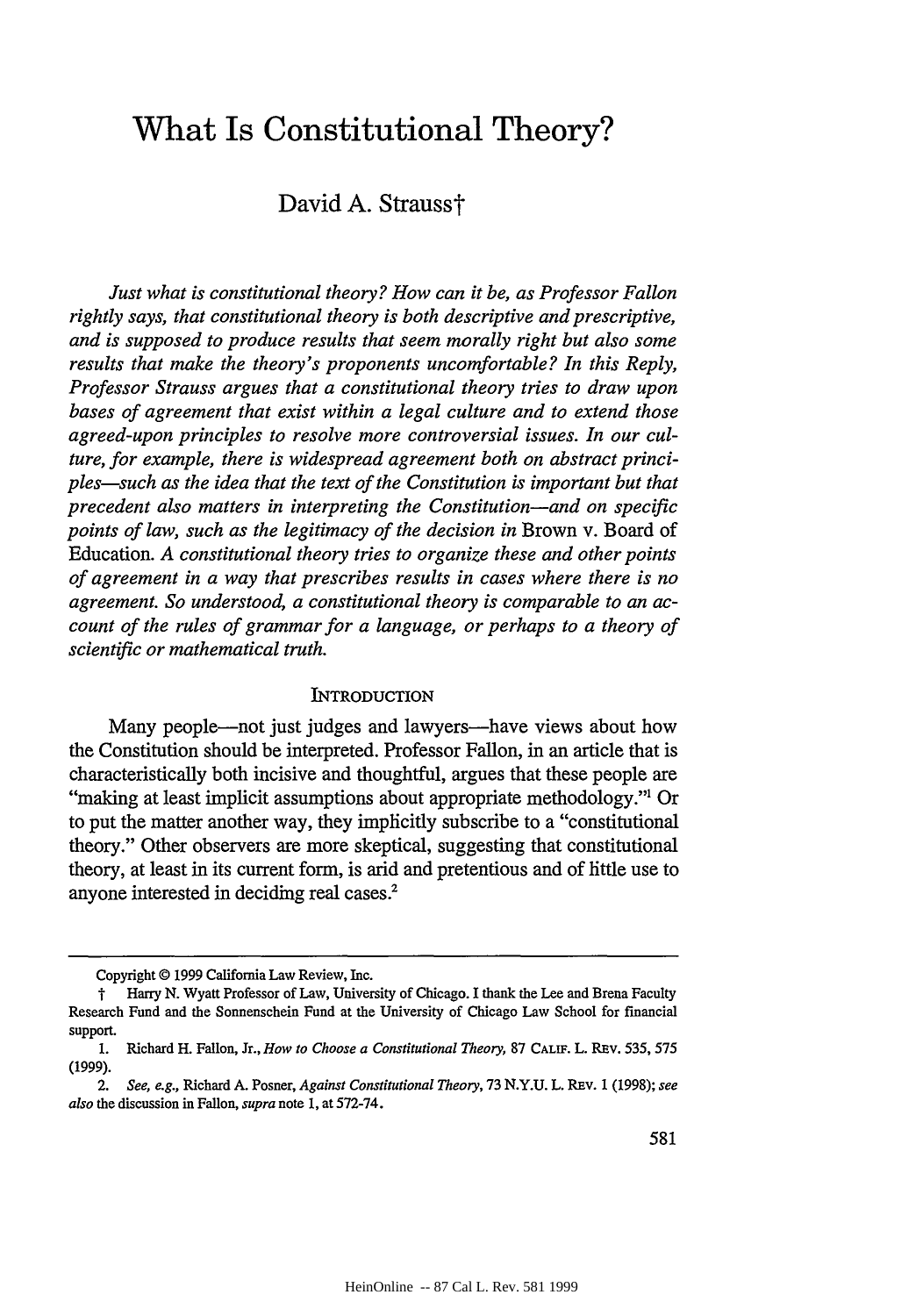But just what is a constitutional theory? Fallon's lucid description of constitutional theory highlights its paradoxical nature. Constitutional theory is prescriptive—it purports to tell people what to do—but it is also descriptive, because it cannot call for a wholesale departure from existing practices.3 Fallon argues persuasively that one legitimate reason for accepting a constitutional theory is that it leads to good results.4 But he also says, plausibly, that unless a theory also leads to some results with which the theory's proponent is uncomfortable, one is entitled to suspect that the proponent is not being principled.'

Professor Fallon is surely right that constitutional theories should be accepted or rejected, in significant part, on the basis of whether they promote the rule of law, political democracy, and individual rights.<sup>6</sup> But if those were the only criteria, it would be hard to identify the difference between constitutional theory and straightforward political philosophy that makes no effort to anchor itself in the United States Constitution. How can one reconcile these apparent contradictions in the nature of constitutional theory?

**I**

### CONSTITUTIONAL THEORY **AND** JUSTIFICATION

We can best understand constitutional theory, I believe, if we see it as an exercise in justification. Specifically, a constitutional theory is an effort to justify a set of prescriptions about how certain controversial constitutional issues should be decided. The justification is addressed to people within a particular legal culture (in the case of the United States Constitution, of course, the legal culture of the United States). A constitutional theory justifies its prescriptions about controversial issues by drawing on the bases of agreement that exist within the legal culture and trying to extend those agreed-upon principles to decide the cases or issues on which people disagree. This is the conception of justification given by John Rawls in *A Theory of Justice:*

[J] ustification is argument addressed to those who disagree with us, or to ourselves when we are of two minds. It presumes a clash of views between persons or within one person, and seeks to convince others, or ourselves, of the reasonableness of the principles upon which our claims and judgments are founded. Being designed to reconcile by reason, justification proceeds from what

*<sup>3.</sup> See* Fallon, *supra* note **1,** at 540-41.

*<sup>4.</sup> See id.* at **538.**

*<sup>5.</sup> See id.* at 540.

*<sup>6.</sup> See i&j* at **539.** Professor Fallon does suggest that **"fit"** may be a fourth criterion, *see id.* at **550** n.70, but his principal emphasis is on these three normative criteria.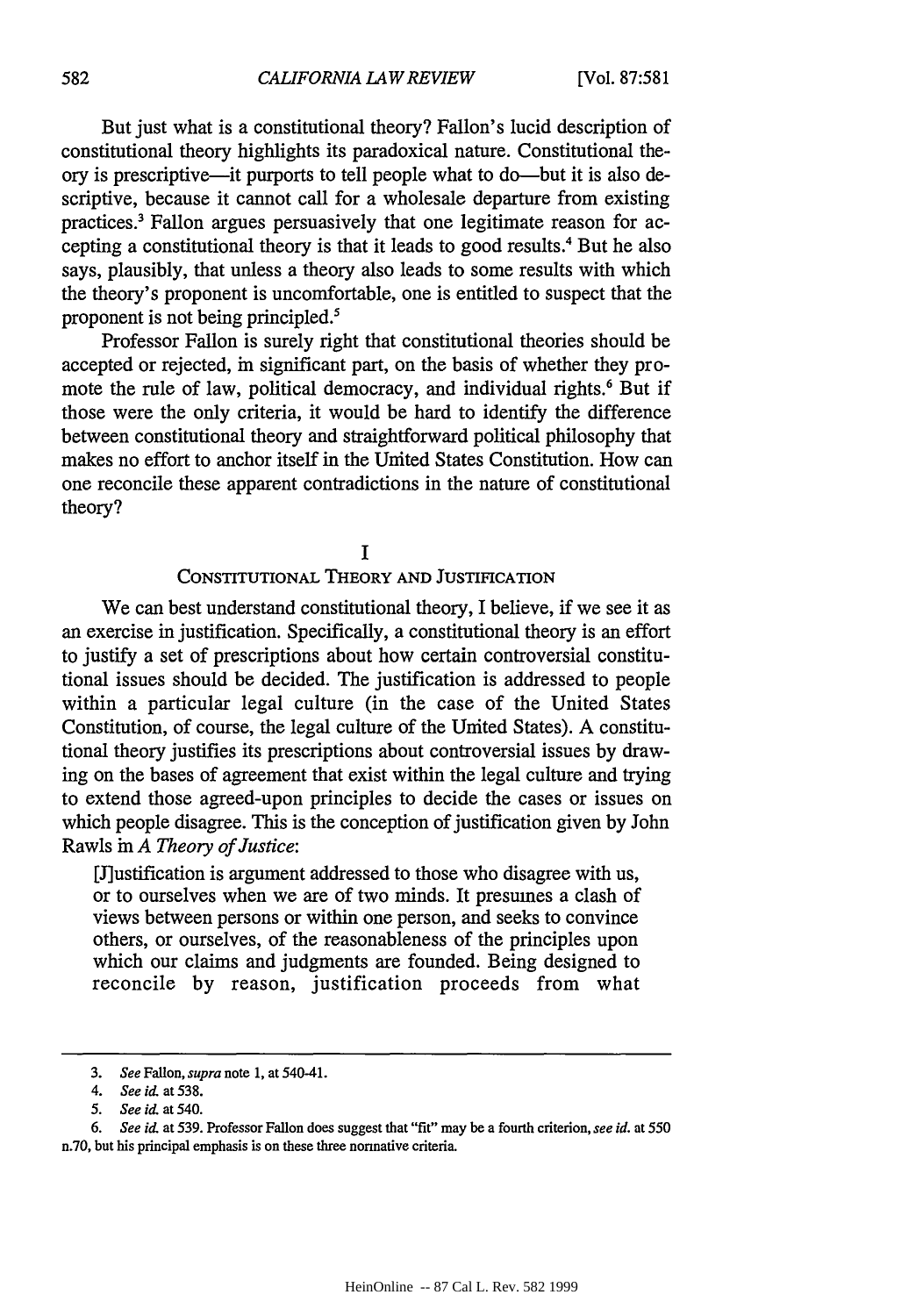all parties to the discussion hold in common.... [T]he argument... proceed[s] from some consensus. This is the nature of justification.<sup>7</sup>

There are many points of agreement within the American legal culture. Some are quite abstract; some are highly concrete. No one denies that the text of the Constitution matters, indeed matters a lot. As Fallon rightly emphasizes, this is simply a fact about our legal culture.<sup>8</sup> The reason the Constitution is law is not that it declares itself to be law; if that were the reason, any document that declared itself to be law would have to be treated that way The Constitution enjoys a legal status in our society that the Articles of Confederation-or, for that matter, the Declaration of Independence-does not; but at bottom, that is just because our culture has come to treat the Constitution that way.

Our legal culture agrees on other fundamental matters as well. On the abstract level, probably everyone agrees that the Framers' intentions count for something, although there is of course a great deal of disagreement about how much they count. Nearly everyone also acknowledges that in interpreting the Constitution, precedent counts for something.<sup>10</sup> There is also agreement about relatively concrete matters. Today, for example, everyone agrees that *Brown v. Board of Education"* was rightly decided (or at least was not a usurpation or a lawless act by the judiciary).<sup>12</sup> No one seems to question any more that, for the most part, the Bill of Rights applies to the states.<sup>13</sup> And there is general agreement on the basic contours of, for example, First Amendment doctrine: a theory of judicial restraint that required judges to defer across the board to legislation restricting speech-a theory embraced by Justice Felix Frankfurter a few decades ago<sup>14</sup>—would not be acceptable today.

11. 347 U.S. 483 (1954).

13. For a summary of the current law on this subject, see GEOFFREY R. **STONE ET AL.,** CONSTITUTIONAL LAW 811-12 (3d ed. 1996). For an important recent discussion, see **AKHiL** REED AMiAR, **THE** BILL OF **RIGHTS** (1998).

14. See, for example, his separate opinions in *Dennis v. United States,* 341 U.S. 494, 517-56 (1951) (Frankfurter, J., concurring), and *West Virginia State Board of Education v. Barnette,* 319 **U.S.**

**<sup>7.</sup>** JOHN **RAwLS, A THEORY OF JUSTICE** 580-81 (1971).

*<sup>8.</sup> See Fallon, supra note* 1, at 544.

*<sup>9.</sup> See* Frederick Schauer, *Amending the Presuppositions of a Constitution, in* **REsPONDING** TO **IMPERFECTION:** THE THEORY **AND** PRACTICE **OF CONSTITUTIONAL** AMENDmENT 145, 148-54 (Sanford Levinson ed., 1995).

**<sup>10.</sup>** As Fallon notes, *see supra* note 1, at 572, even those who consider themselves originalists generally concede this. *See, e.g.,* Antonin Scalia, *Originalism: The Lesser Evil,* 57 U. CIN. L. REv. 849, 861 (1989).

<sup>12.</sup> I add this qualification because it may be acceptable within the legal culture to say that the Court should have done something other than invalidate segregation in *Brown-for* example, that it should have allowed segregation but insisted on genuine equality. For this view, see Louis Michael Seidman, Brown *and* Miranda, 80 **CALIF.** L. REv. 673 (1992). But this is an argument that the Court just made a mistake in the way it decided the case, not that the Court was usurping the power of other branches or was acting wholly outside its authority.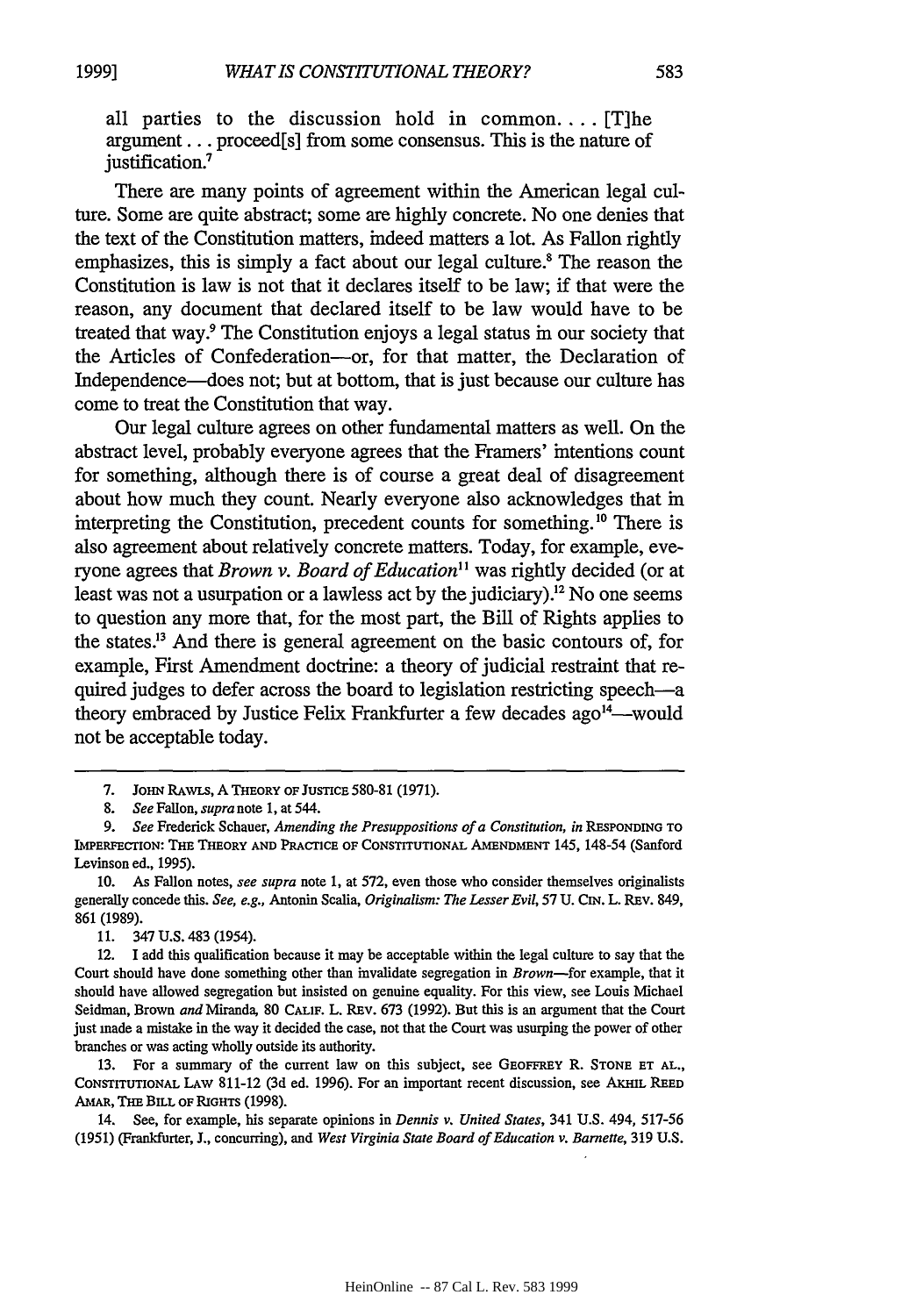#### *A. Three Theories and How They Work*

A constitutional theory tries to take such points of agreement and organize them in a way that will satisfy at least two criteria. First, the theory cannot contradict any of the points of agreement within the legal culture that are absolutely rock solid, such as the relevance of the Constitution's text or, today, the legitimacy of *Brown.* Second, the theory should say something about how to approach controversial issues. Otherwise, there is little point in constructing a theory.

Originalist and textualist theories, for example, are based on the very solid agreement on the non-irrelevance of text and the original understandings. Many originalists also emphasize the need to restrain judges<sup>15</sup>another proposition that, to some degree at least, is widely held in our legal culture. Originalists and textualists try to take those points of agreement and extend them to cover controversial cases. They will argue, for example, that capital punishment cannot possibly be "cruel and unusual punishment" within the meaning of the Eighth Amendment because the text of the Constitution contemplates that capital punishment will be allowed; capital punishment was common, and its constitutionality was unquestioned, at the time the Eighth Amendment was adopted; and any other approach to the Cruel and Unusual Punishment Clause would essentially allow judges to interpret that Clause however they pleased.<sup>16</sup>

Originalist theories, however, notoriously founder on other fixed points, such as the legitimacy of *Brown.* Most people think that the Framers of the Fourteenth Amendment did not believe they were drawing into question the constitutionality of public school segregation.<sup>17</sup> In our legal culture, a theory that disapproves the legitimacy of *Brown* is *ipso facto* unacceptable. So originalists must find some way to accommodate *Brown.*<sup>18</sup> Textualists and originalists face an even more severe problem with, for example, *Bolling v. Sharpe,'9* the companion case to *Brown* that invalidated segregation in the schools of the District of Columbia. The District of Columbia is governed by Congress, and the Equal Protection Clause—the provision on which *Brown* relied—applies only to the states.<sup>26</sup>

**19. 347 U.S. 497 (1954).**

**20.** *See* **U.S. CONST. amend. XIV. The Court in** *Bolling* **relied on** the **Due Process Clause of the**

**<sup>624, 646-71</sup>** (1943) (Frankfurter, **J.,** dissenting). The *locus classicus* **of** this theory, cited **by** Frankfurter, is James B. Thayer, *The Origin and Scope of the American Doctrine of Constitutional Law,* 7 HARV. L. REv. **129 (1893).**

**<sup>15.</sup>** *See, e.g.,* Scalia, *supra* note **10,** at **863.**

**<sup>16.</sup>** *See, e.g.,* **ROBERT H. BORK, THE TEMPTING OF AMERICA: THE POLITICAL SEDUCrION OF THE LAw 213-14, 219-20 (1990); Scalia,** *supra* **note 10, at 863.**

**<sup>17.</sup> For a summary of** the **evidence, see STONE ET AL.,** *supra* **note 13, at 525.**

**<sup>18.</sup> One possible way is to argue that, contrary to the conventional view, the original understanding of** the **Fourteenth Amendment really did condemn segregation.** *See, e.g.,* **Michael** W. **McConnell,** *Originalism and the Desegregation Decisions,* **81 VA. L. Rav. 947 (1995). This view, however, has not gained widespread acceptance.**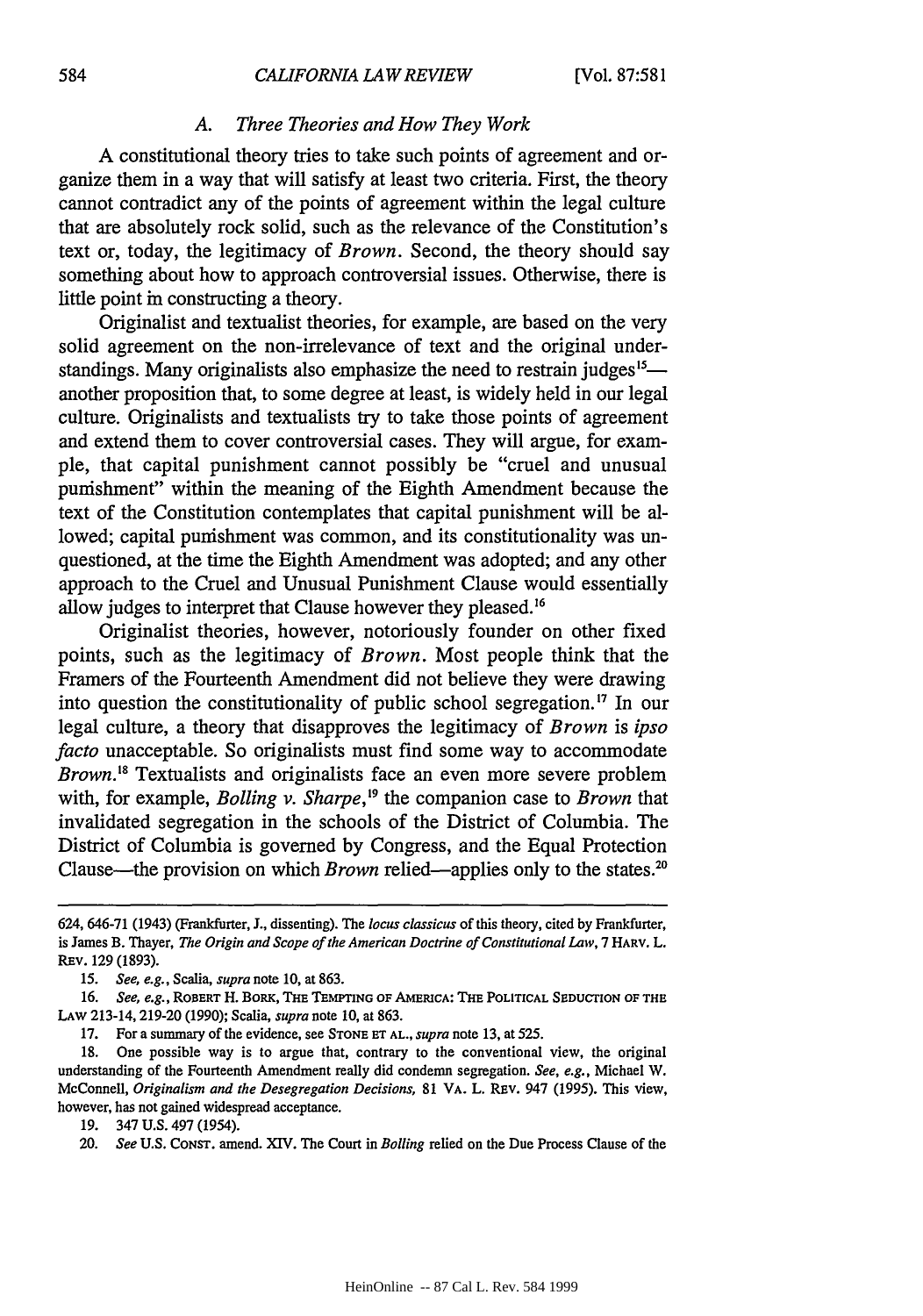So far as I am aware, no originalist defense of these decisions, and no textualist account of *Bolling,* has ever gained general acceptance.

Other constitutional theories can account for these fixed points but face problems of their own. For example, *Brown and Bolling* are much easier to reconcile with a theory that emphasizes the importance of precedent, rather than text, and that sees American constitutional law as primarily a common law system.1 Both *Brown and Boling* can be seen as the outgrowth of the kind of development characteristic of the common law, in which an innovation in doctrine is permissible if it is the product of an evolutionary trend and is supported by good arguments of policy or fairness.<sup>22</sup> The common law approach can be used to support other views in controversial areas, as well. For example, whatever the original understanding was of the scope of Congress's power under the Commerce and Necessary and Proper Clauses, we now have decades of precedents giving Congress quite broad power. In these circumstances, according to the common law approach, the original understandings are of much less importance. A common law approach to the Constitution, however, has its own difficulties. In particular, it must find some way to account for the fact that in our system the text unquestionably counts for something; American constitutional law does not consist entirely of precedents.<sup>23</sup>

Another theory discussed by Fallon---Bruce Ackerman's theory that the Constitution is effectively amended by "the People" in moments of heightened political awareness<sup>24</sup>—has a similar characteristic. Ackerman's theory draws on propositions that are universally accepted within our legal culture, and then tries to extend those points of agreement to more controversial cases. In Ackerman's case, the points of agreement include the most basic one, the legitimacy of the Constitution itself, and one nearly as basic-the legitimacy of the post-Civil War constitutional amendments.

Neither the original Constitution nor the Civil War Amendments were adopted in accordance with the procedures specified at that time for making such changes in the law. Southern states were effectively coerced into accepting the Civil War Amendments, and the original Constitution was not adopted according to the procedures specified in the Articles of Confederation. Anyone who accepts the legitimacy of the Constitution and

Fifth Amendment, but it was adopted at a time when not just segregation but slavery was widespread. And the omission of the federal government from the Equal Protection Clause could hardly have been inadvertent; the Equal Protection Clause was drafted in the wake of the Civil War, when an accidental **confusion of** the states **and** the national government was especially unlikely.

<sup>21.</sup> For a defense of such a view, see David **A.** Strauss, *Common Law Constitutional Interpretation,* **63 U. Cm.** L. **REv. 877 (1996).**

**<sup>22.</sup>** *See id.* at 902-03 & n.61.

**<sup>23.</sup>** For an effort to reconcile the common law approach to the Constitution with the importance of the text, see *id.* at 906-24.

**<sup>24.</sup>** *See* **BRUCE ACKERMAN, 1** WE **THE PEOPLE: FOUNDATIONS** *passim* **(1991); BRUCE** ACKRMAN, 2 WE **THE PEOPLE: TRANSFORMATIONS** *passim* **(1998).**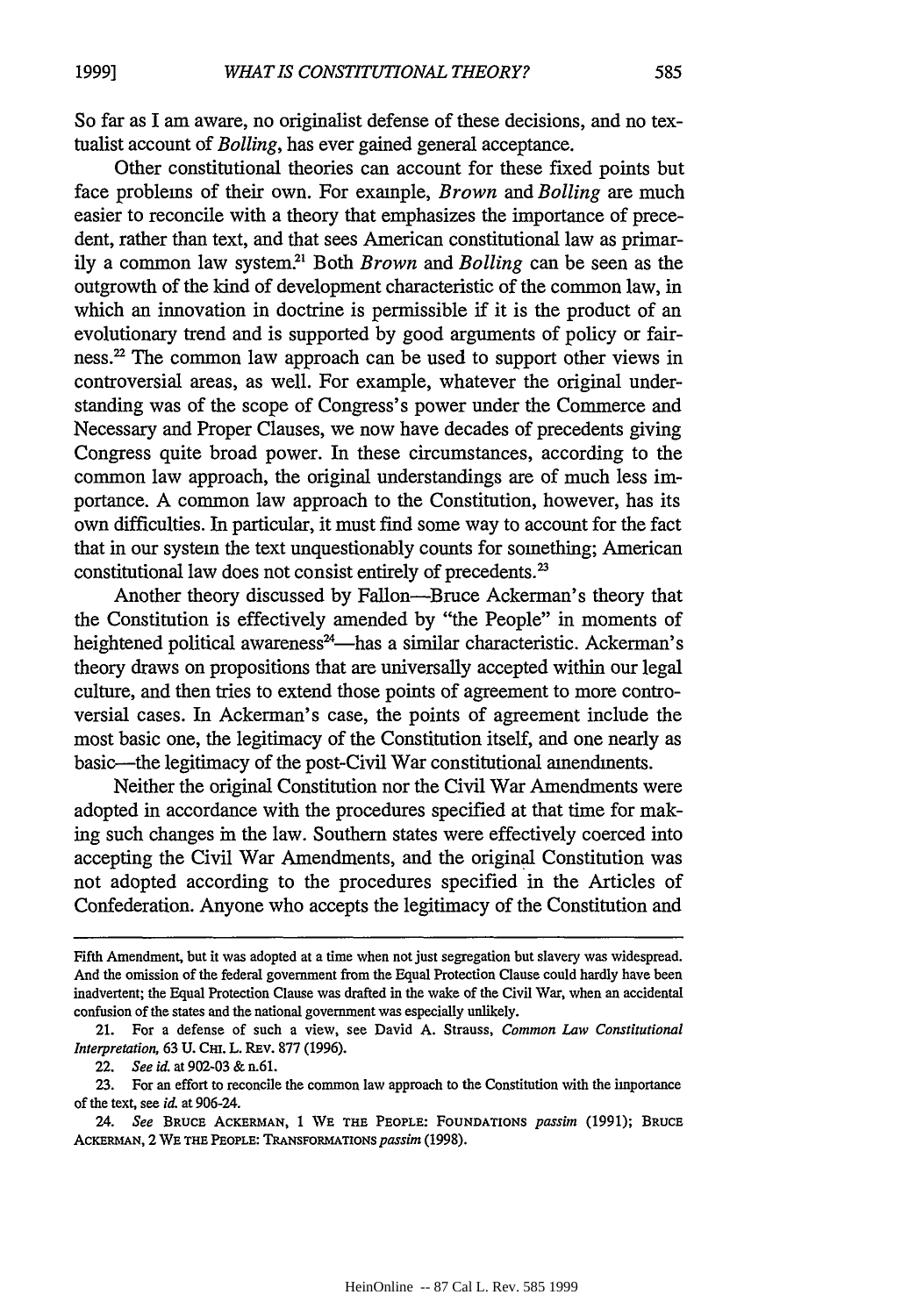the Civil War Amendments, Ackerman says—and essentially everyone does-must accept that Article V of the Constitution, which specifies how the Constitution is to be amended, is not exclusive and that the Constitution can be amended in other ways. This enables Ackerman to argue that the New Deal worked such an amendment; more generally, it enables him to draw controversial conclusions about the way these various irregular amendments should be read together, and about the circumstances in which the Constitution might be amended in this way again.

#### *B. Is Constitutional Theory Descriptive or Prescriptive?*

This understanding of constitutional theory—that it is an effort to justify certain controversial conclusions by drawing on the bases of agreement that exist in the legal culture-explains why constitutional theory is, as Fallon says, both descriptive and prescriptive. Obviously, constitutional theory is to some degree prescriptive. It is designed not just to explain current practices but to say something useful about controversial issues. But at the same time, a constitutional theory must track existing practices to a significant degree—it must be descriptive in that sense—because otherwise it will not have any ground from which to launch the effort to resolve controversial issues.

For example, strictly as a prescriptive matter, some might say that we should pay no attention to the text of the 1789 Constitution. The argument would be that the 1789 Constitution was drafted long ago, by people living in circumstances utterly different from our own, in a society that was by today's lights undemocratic and inegalitarian in many ways, and so on.<sup>25</sup> But any constitutional theory that reached such a conclusion would fail completely, because—simply as a descriptive matter—it is a fixed point for essentially all members of our legal culture that the Constitution counts for something. A theory that completely rejected the significance of the text could not gain widespread acceptance in the legal culture and therefore could not provide a basis for resolving questions about which there is disagreement.

This account of constitutional theory also explains why Fallon is right about the somewhat paradoxical role that moral arguments—using the term in the broad sense, to include arguments of fairness and policy-play in constitutional theory. Fallon suggests that moral arguments are crucial to constitutional theories but are at the same time unsettling. They are crucial because, he says, we cannot judge a constitutional theory without taking into account the degree to which it satisfies moral criteria. It must satisfy them abstractly, in the sense that a good constitutional theory must

**<sup>25.</sup> For** these and **similar** criticisms of the drafters of the Constitution (although **not** necessarily the conclusion that the text is irrelevant), see Michael **J.** Klarman, *Antifidelity,* **70 S. CAL.** L. **REv. 381 (1997).**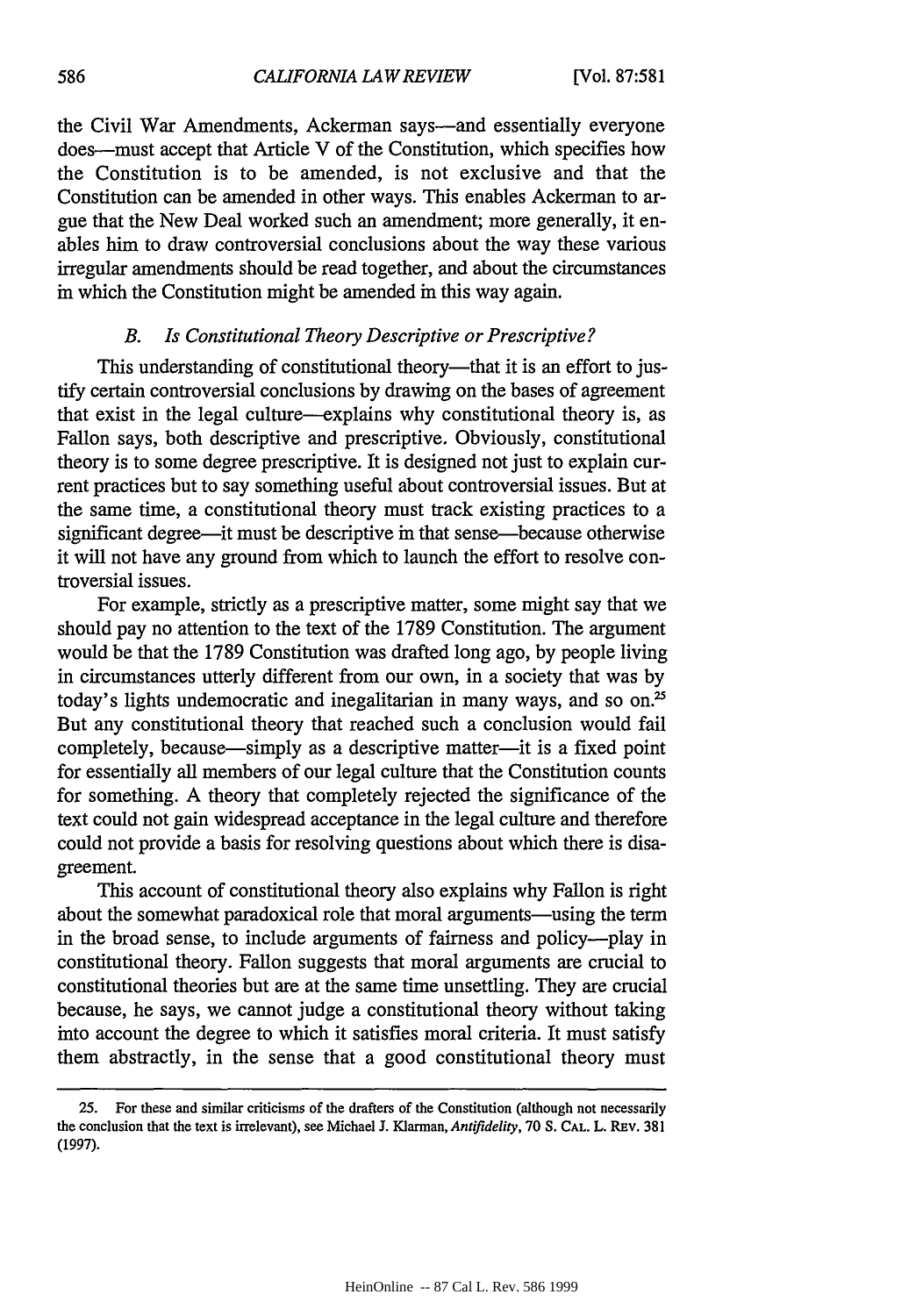adequately promote the rule of law, political democracy, and individual rights.26 And a constitutional theory can also be judged, Fallon says, by the degree to which it produces morally good results in particular cases.<sup>27</sup> Anybody would be "naive and misguided to choose a constitutional theory without regard to whether it would be likely, on balance, to yield 'good' results."

At the same time, the use of moral criteria to assess constitutional theories is, as Fallon says, controversial. In fact, if a constitutional theory produces results that are *too* good, morally speaking, that is a reason to be suspicious: "[A] theory, once chosen, ought to bind any principled adherent to at least some results that she would otherwise reject."29All of these claims about constitutional theory seem at least plausible, and some seem clearly correct; yet how can one account for them? In particular, how is one to account for the apparently paradoxical notion that a constitutional theory can produce results that are so good that they call into question the *bona fides* of the theory's adherents?<sup>30</sup>

To some extent the answer to these questions follows straightforwardly from the definition of constitutional theory that I have given. Our legal culture is characterized not just by widespread agreement on certain legal judgments—the legitimacy of the Constitution, the correctness of *Brown*, and so on—but by widespread agreement on certain moral principles as well. The criteria that Fallon identifies-the rule of law, political democracy, and individual rights-are, at some level of abstraction, solid points of agreement within our legal culture (and indeed within society at large). Of course people disagree about how the rule of law is best understood, what political democracy means in practice, and how far we should go in protecting various individual rights. But there is widespread agreement that these are very important criteria for judging any political arrangement. A constitutional theory could not, therefore, serve its purpose—gathering together points of agreement in order to try to resolve controversial issues—if it slighted these criteria.

But what about the suspicion that there is something unprincipled about a constitutional theory if it does not "bind [an] ... adherent to at least some results that she would otherwise reject?"<sup>31</sup> Perhaps this widely

**<sup>26.</sup>** *See* Fallon, *supra* note **1,** at **539.**

**<sup>27.</sup>** *See id.*

**<sup>28.</sup>** *1l*

**<sup>29.</sup> ld.**

**<sup>30.</sup>** That view is, of course, not held **by** Professor Fallon alone. See, for example, Henry P. Monaghan, *Our Perfect Constitution,* **for** an attack on theories that seek to make the Constitution **conform** to "current conceptions of political morality." **56 N.Y.U.** L. **REv. 353, 358 (1981)** (emphasis omitted). The same notion is in some ways the premise of the entire discussion of constitutional "stupidities" **and** "tragedies" in **CONSTITUTIONAL STUPIDITIES, CONSTITUTIONAL TRAGEDIES (Wiliam N. Eskridge & Sanford** Levinson **eds., 1998).**

**<sup>31.</sup> Fallon,** *supra note* **1, at 539.**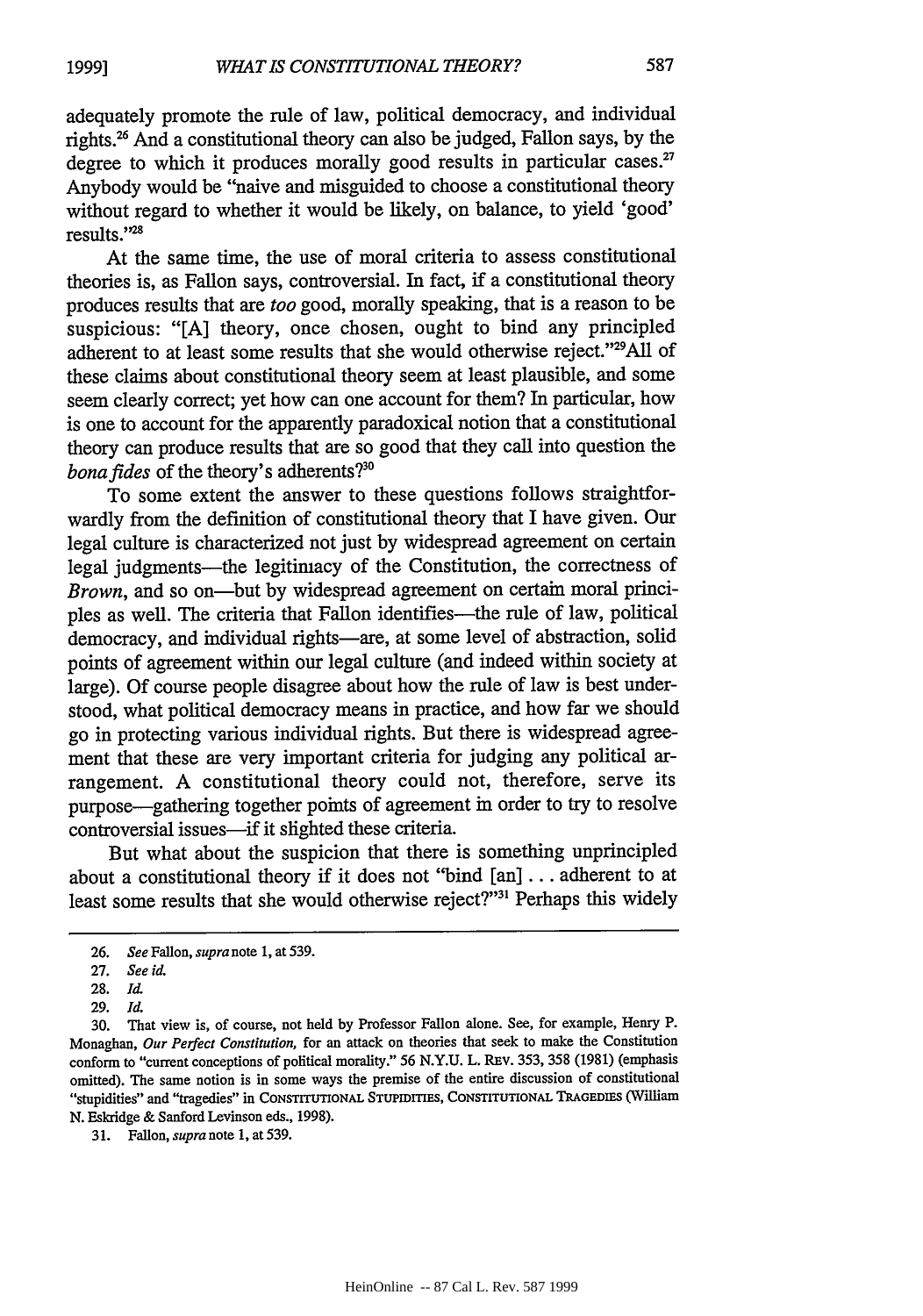held intuition can be understood in the following way. While there is a great deal of agreement within our society, and our legal culture, on certain moral matters, there is also a great deal of disagreement. One reason we have legal systems--indeed, government generally--is so that society can decide how to act with respect to issues on which there is great moral disagreement. Citizens might disagree about the morality of, say, affirmative action; but if the legislature duly adopts an affirmative action measure and the courts uphold it, everyone agrees that the measure is to be carried out until it is repealed or otherwise lawfully undone.

One thing we do, then, when we accept a legal system, is in effect to say to our fellow citizens that we are not going to insist on having everything our way. More precisely, we are saying that we recognize that there is intense disagreement about certain moral matters; that if society is to function, some of those matters must be authoritatively resolved, and everyone must live with the resolution; and that we understand that the institutions we establish to resolve those disagreements might sometimes reach the result we do not favor. In any large and heterogeneous society—that is, a society that must confront many different issues, and in which there are many different views-nearly everyone will lose occasionally.

A constitutional theory prescribes something about the results a legal system should reach in controversial cases. If that theory always produces the results in controversial cases that the theory's adherents would have favored anyway, we are entitled to suspect that the theory has been rigged. That is, we might suspect that the theory does not represent a serious effort to gather together widely shared bases of agreement and use them to resolve controversial issues, but instead slights views that do not support the outcomes desired by the proponent of the theory.

#### II

### IS CONSTITUTIONAL THEORY PAROCHIAL?

This account of constitutional theory might seem objectionable in at least two ways. First, it might seem odd to appeal to the bare fact that agreement exists as a basis for reaching conclusions about how the Constitution should be interpreted. How do we even know when agreement exists? And even if it exists today, what if it frays or dissolves? Second, and related, it might seem parochial, or elitist-not to mention hopelessly vague-to say that the point of a constitutional theory is to justify certain controversial conclusions to the legal culture. Just who or what is this "legal culture," and why do they, or why does it, enjoy such privileged treatment?

These objections can be answered in many ways. The principal reason for appealing to existing bases of agreement is that-as the passage from Rawls suggests-it is not clear what else we could appeal to. At one time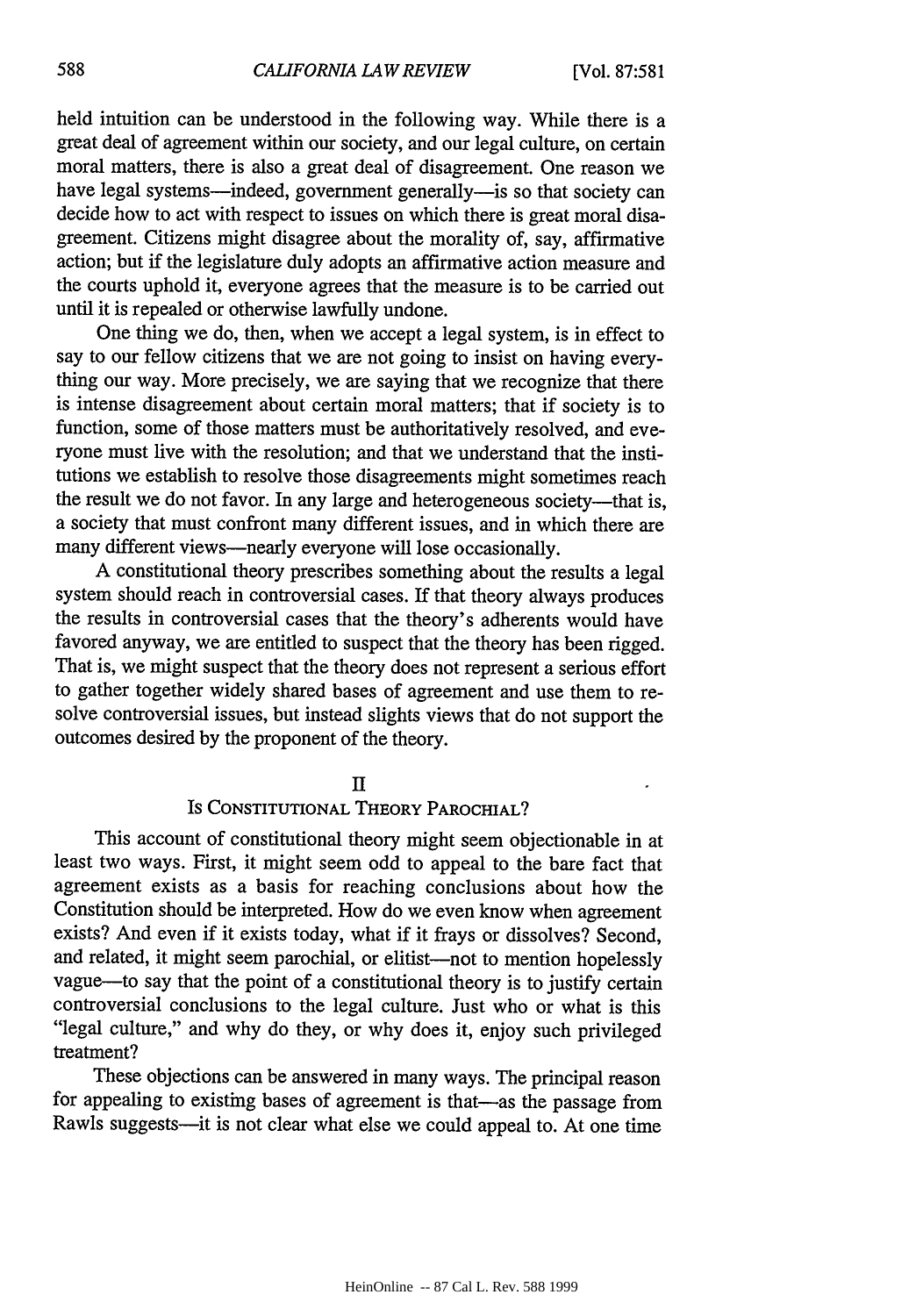people might have relied on appeals to religious sources to justify political decisions. But in a liberal society, religious appeals of that kind are offlimits. Whatever the proper role of religion in public life, ultimate questions about the bases of the authority of the state cannot be answered in religious terms.

Today, perhaps the most common substitute for an appeal to religious authority is an appeal to the will of the People. Fallon carefully considers this kind of appeal and decisively disposes of it. $32$  As he explains, this view is a vestige of an old form of positivism that held that law is, by definition, the command of a sovereign; in the modem formulations, the People simply substitute for the sovereign. But as latter-day positivists themselves have shown, the legal system of a large society simply cannot be analyzed successfully as the product of the commands of a sovereign.<sup>33</sup> The leading positivist account today instead describes law as the product of a form of social agreement.<sup>34</sup> It would, perhaps, be reassuring to be able to ground legal principles on something other than widespread agreement in society. The problem is that it is not clear what else there is.

What of the criticism that references to agreement within "the legal culture" are either vague or elitist or both? It is certainly true that the boundaries of the legal culture are not clearly defined. And limiting the search for agreement to the legal culture does seem to privilege an elite priesthood of lawyers over the population at large. But these arguments lose much of their force, I believe, if we compare constitutional theory to other theoretical enterprises.

One useful example is the rules of English grammar. The rules of grammar are constructed in essentially the same way that I have described for constitutional theory. There is widespread agreement that certain ways of speaking constitute correct grammar; those bases of agreement are then assembled and used to generate rules to govern areas where usage is not uniform. (It may be that there is widespread agreement because grammatical practices reflect innate properties of the human brain, but that is beside the point; we cannot examine those properties directly. We generate the rules from linguistic practices.) For example, we can infer that there is wide agreement among speakers of English that the object of a preposition takes the objective case. We then use that rule to conclude that the phrase "between you and I" is incorrect. We would reach that conclusion even if (as seems entirely possible) more native English speakers use that phrase instead of saying "between you and me."

Similarly, we base constitutional theories on the judgments and intuitions that people in general have about legal institutions and legal issues,

**<sup>32.</sup>** See id. at 545-48.

**<sup>33.</sup>** See H.L.A. **HART,** THE **CONCEPT** OF LAW **18-78 (2d** ed. 1994).

<sup>34.</sup> See *id* at **79-123.**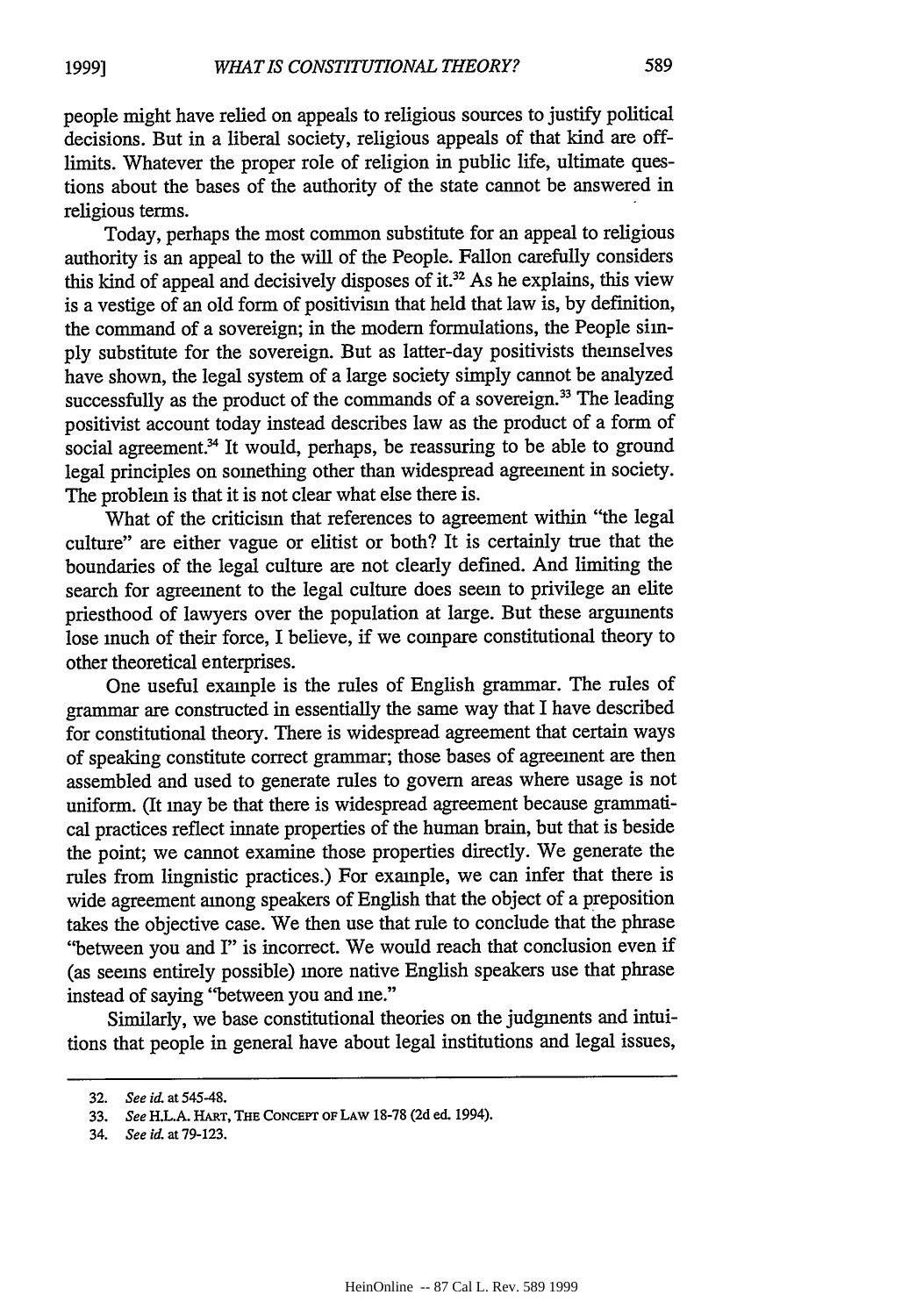but we do not have to accept every view that people unreflectively express about the Constitution. The fact that many people (even a majority) might disagree with a particular Supreme Court decision-on school prayer or criminal suspects' rights, for example-does not necessarily mean that that decision is wrong. The widespread disagreement with the decision may be analogous to a common grammatical error. The decision may still be correct if it follows from broader principles about constitutional interpretation that themselves are widely accepted—such as principles about the role of precedent, or about the values that certain constitutional provisions are supposed to protect.

Of course, the rules of grammar are usually much more definite than the principles that govern constitutional interpretation. But the parallel still holds: one can say that constitutional interpretation is based on views accepted generally in the legal culture while still rejecting a majority's views about a particular issue, just as one can say that grammatical rules are inferred from the practices of a linguistic culture while rejecting, as ungrammatical, certain sentences that most people routinely utter and believe to be correct.

The analogy to grammar may also help address the criticism that constitutional theory is elitist in nature. In inferring rules of grammar, we do not treat the utterances of all English speakers equally. At the very least, native speakers are privileged. Beyond that, the rules of grammar that we infer from linguistic practices may condemn, as ungrammatical, some common ways of speaking. People may not immediately understand why those utterances are ungrammatical, at least not without a great deal of explanation. But that does not mean that rules of grammar are based on something other than a convergence in the practice of native speakers; what else could they be based on?

Parallel things might be said about constitutional theory. It requires some specialized knowledge to understand, for example, why one often cannot answer controversial constitutional questions simply by reading the text of the Constitution. Thus people who have not spent a lot of time thinking about freedom of speech may not understand why simply asserting that "Congress shall make no law.., abridging the freedom of speech<sup>"35</sup> is often not an adequate way to resolve an issue about whether particular speech can be prohibited. But this by itself does not make constitutional law any more elitist-or any less based on the convergent practice of people in the culture generally—than grammar is.

Another comparison is to theories of what constitutes scientific or mathematical truth. If we were to try to construct such a theory we would not look at what people generally believe to be truths of science or mathematics; among the population at large, there are probably many widely

**<sup>35.</sup>** U.S. CONsT. amend. I.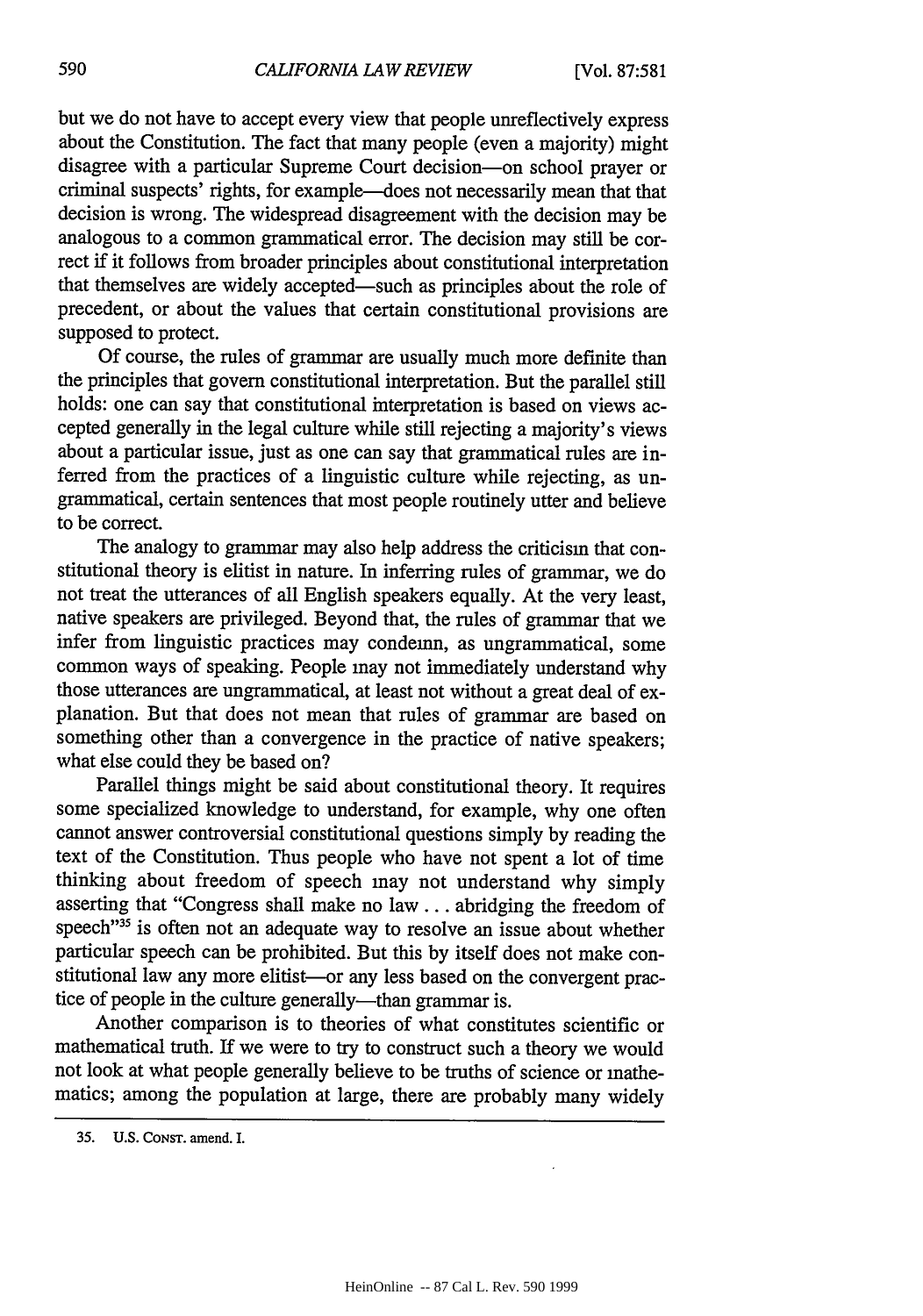held beliefs about science and mathematics that are unquestionably false. If we were to try to construct a theory of what constitutes truth in science or mathematics, we would look to the practices of the relevant professional communities, the communities of scientists and mathematicians. We would do this even though, as is true of the legal culture, the boundaries of those professional communities are unclear, and even though this approach might be thought to be elitist or parochial.

Of course, some scientific matters are so complex, or so obviously esoteric, that no one but experts would claim to have views about them. (The same may be true of some legal matters.) But on many questions of science and mathematics, non-specialists have clear intuitions, and sometimes strong views, that we would be confident in labeling wrong. This is true, for example, of some widely held views about statistics and probability, and of some claims about drugs or foods that promise miraculous results. Although the analogy is certainly not perfect, the relationship between majority views and so-called elite views in law does not seem to be that different from the relationship one finds in these other areas.

In the end, though, what is involved is not elitism but simply a division of labor. It would be impossible for all members of society collectively to participate in every enterprise. Legal issues are, in essence, delegated to a certain subcommunity. Of course the norms and actions of that subcommunity cannot drift too far from views more broadly held in society. And the boundaries of the legal subcommunity can vary, not only over time but from issue to issue. Some legal matters command the attention of a large percentage of the population; others are for specialists alone. However large the legal subcommunity, and whatever the influences on it, constitutional theory is one way of trying to understand its norms, andmore importantly—to justify conclusions about controversial issues when the dictates of those norms are unclear.

#### **CONCLUSION**

The analogy between constitutional theory and other forms of theory may, finally, help address the question with which I began. Is constitutional theory, as Fallon says, an implicit presupposition of every lawyer or judge--or citizen--who makes a constitutional argument? Or is it an academic project of little use in the real world of legal controversy and dispute resolution?

Perhaps it is both. It is surely the former, and it will often be the latter too. Every scientific or mathematical argument presupposes an account of scientific or mathematical truth. But countless scientists-to say nothing of ordinary people resolving everyday scientific and mathematical questions in the course of ordinary life-carry out their tasks successfully without ever explicitly resorting to more abstract theories. Often they may not even